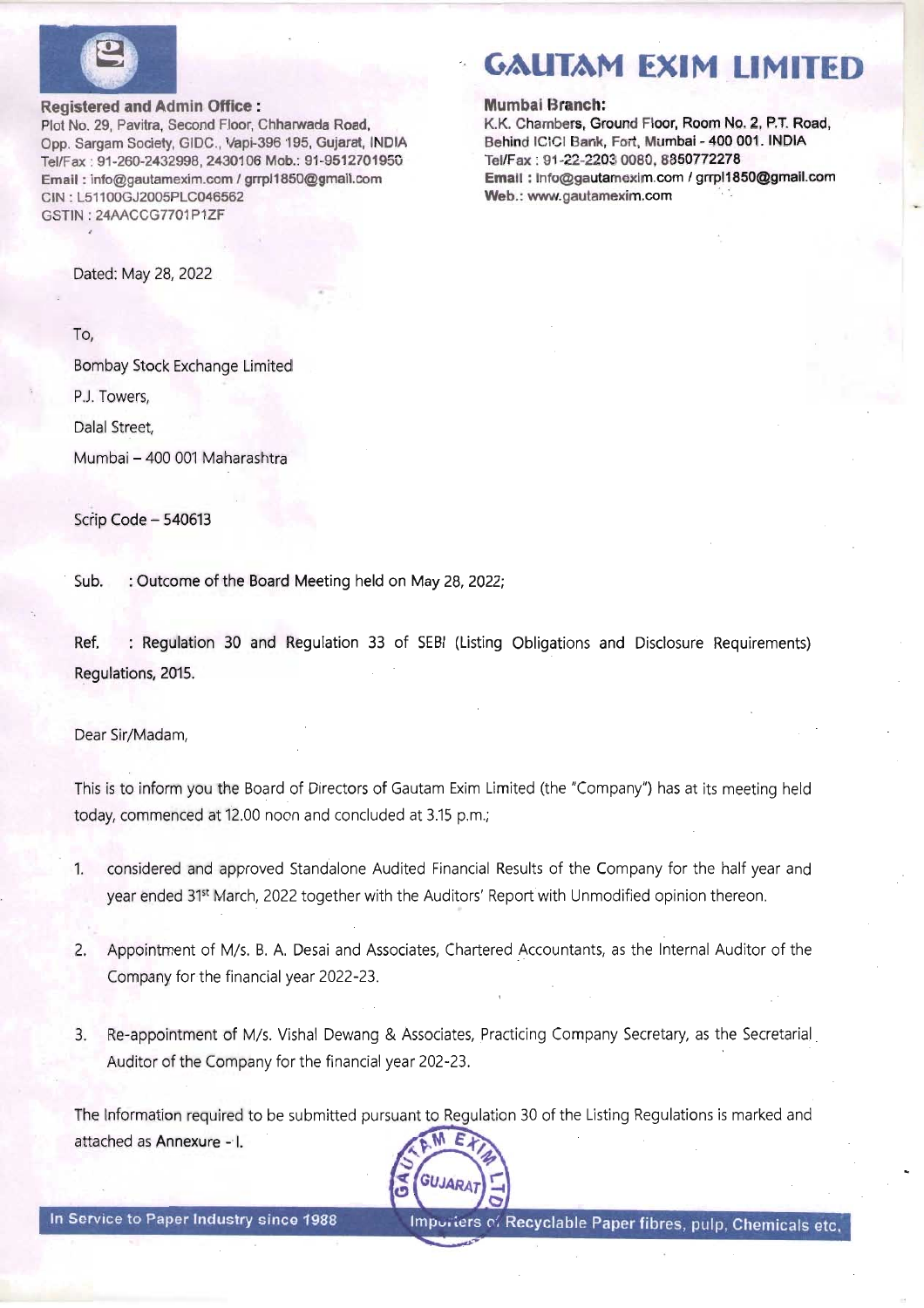We shall inform you in due course the date on which the company will hold Annual General Meeting for the year ended March 31, 2022.

Kindly acknowledge this and update in your records.

Thanking You,

Yours faithfully,

For GAUTAM EXIM LIMIT DE GUJARA ₹ õ ŵ

Balasubramanian Ram Managing Director DIN: 00410443

Encl: As above